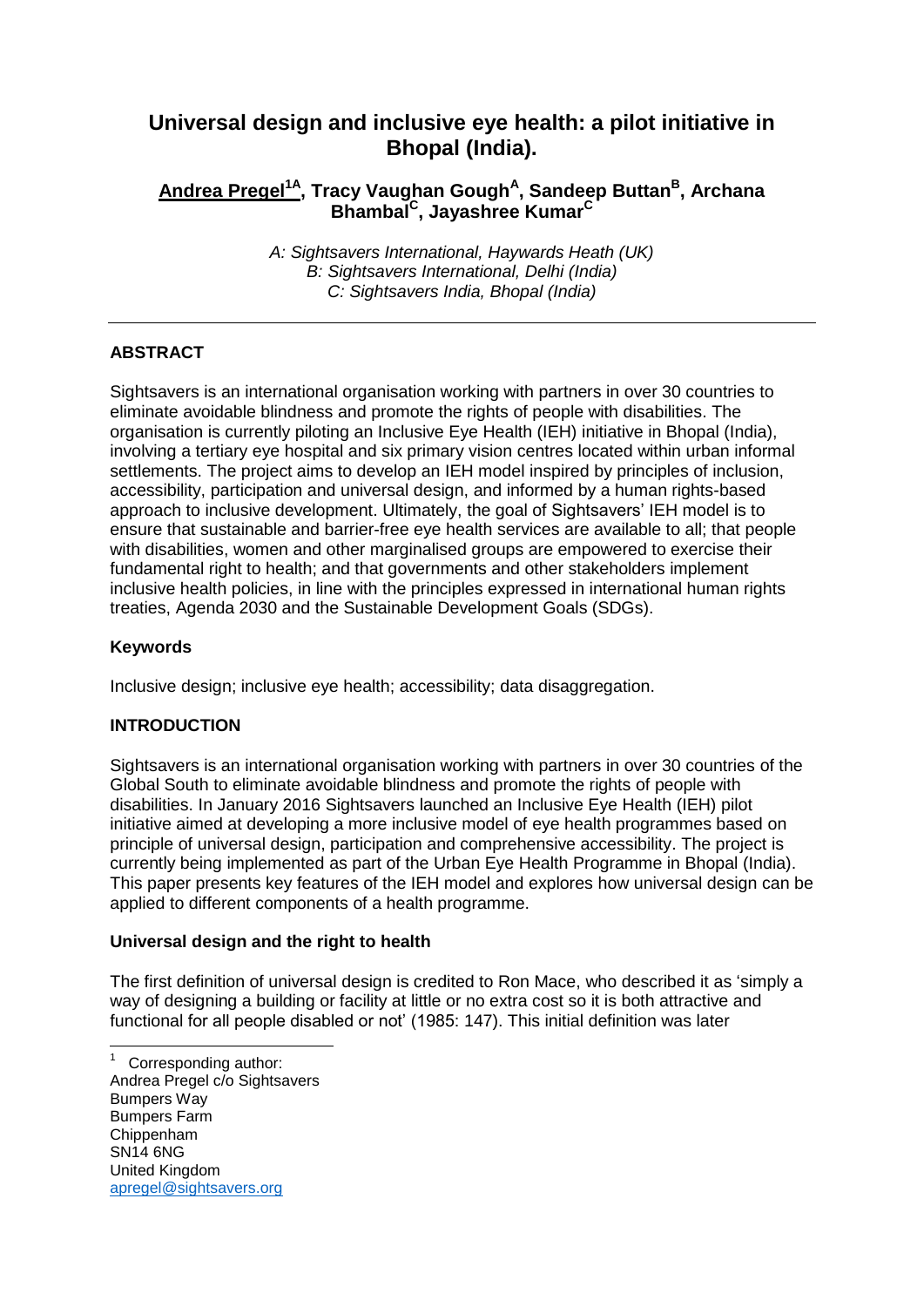reformulated in "The design of products and environments to be usable by all people, to the greatest extent possible, without the need for adaptation or specialized design" (The Center for Universal Design, 1997). Starting from this idea, a group of architects, designers, engineers and researchers at The Center for Universal Design of the North Carolina State University collaborated to identify seven standard principles of universal design: equitable use; flexibility in use; simple and intuitive; perceptible information; tolerance for error; low physical effort; size and space for approach and use (ibid.).

While initial conceptualisations focused very much on physical environments and products, the notion of universal design evolved to encompass a wider realm of human experiences, as reflected in the European Institute for Design and Disability (EIDD)'s Stockholm Declaration:

Design for All aims to enable all people to have equal opportunities to participate in every aspect of society. To achieve this, the built environment, everyday objects, services, culture and information – in short, everything that is designed and made by people to be used by people – must be accessible, convenient for everyone in society to use and responsive to evolving human diversity. (2004: 1)

This comprehensive understanding of universal design naturally includes health services, which must be accessible and affordable for each individual. The universal right to health, in fact, is proclaimed in numerous international treaties. The Universal Declaration of Human Rights states that 'Everyone has the right to a standard of living adequate for the health and well-being of himself and of his family' (UN, 1948: Art. 25), and this principle is reiterated in the International Covenant on [Economic, Social and Cultural Rights \(ICESCR\)](http://www.ohchr.org/EN/ProfessionalInterest/Pages/CESCR.aspx) (UN, 1966: Art. 12). The [Convention on the Elimination of All Forms of Discrimination against Women](http://www.un.org/womenwatch/daw/cedaw/text/econvention.htm)  [\(CEDAW\)](http://www.un.org/womenwatch/daw/cedaw/text/econvention.htm) specifically addresses health rights from a gender perspective, stressing the need to 'eliminate discrimination against women in the field of health care' (UN, 79: Art.12), while the [Convention on the Rights of the Child \(CRC\)](http://www.ohchr.org/en/professionalinterest/pages/crc.aspx) affirms 'the right of the child to the enjoyment of the highest attainable standard of health' (UN, 1989: Art. 24). The [Convention](http://www.un.org/disabilities/convention/conventionfull.shtml)  [on the Rights of Persons](http://www.un.org/disabilities/convention/conventionfull.shtml) with Disabilities (CRPD) (UN, 2006) was the he first human rights treaty of the twenty-first century, and represents a fundamental milestone on the path towards the full realisation of human rights for people with disabilities. The CRPD specifically refers to health, affirming that people with disabilities 'have the right to the enjoyment of the highest attainable standard of health without discrimination on the basis of disability' (ibid: Art. 25). Article 9 further stresses the importance of identifying and eliminating obstacles and barriers to accessibility, promoting principles of inclusion and universal design.

While these treaties represent crucial international achievements, health services are far from being universally accessed. In fact, the cost of health care, limited availability of accessible services, widespread infrastructural barriers, inadequate training of health care personnel, social stigma and discrimination still prevent people with disabilities, women and girls, as well as other marginalised groups from exercising their right to health in many regions, particularly in the Global South (UN DESA, 2015). It is relevant to note, for instance, that over a billion people worldwide live with some form of disability (WHO and World Bank, 2011), and 80% of people with disabilities live in Low and Middle Income Countries (LMICs) (WHO, 2015a). Literature clearly suggests the existence of a cyclical link between poverty and disability (Banks and Polack, 2014). On the one hand, poverty often implies poor health care, hazardous living conditions, and lack of proper nutrition, and these factors increase the likelihood of impairments; on the other hand, people with disabilities frequently face barriers in accessing education and employment, experiencing higher risks of poverty and lower standards of living (WHO, 2015a). Literacy is another relevant factor to consider in terms of universal design and accessibility. While 85% of the global population is literate, 76% of all the illiterate people worldwide live in sub-Saharan Africa and South and West Asia (UNESCO Institute for Statistics, 2015). Due to social and cultural reasons, women in LMICs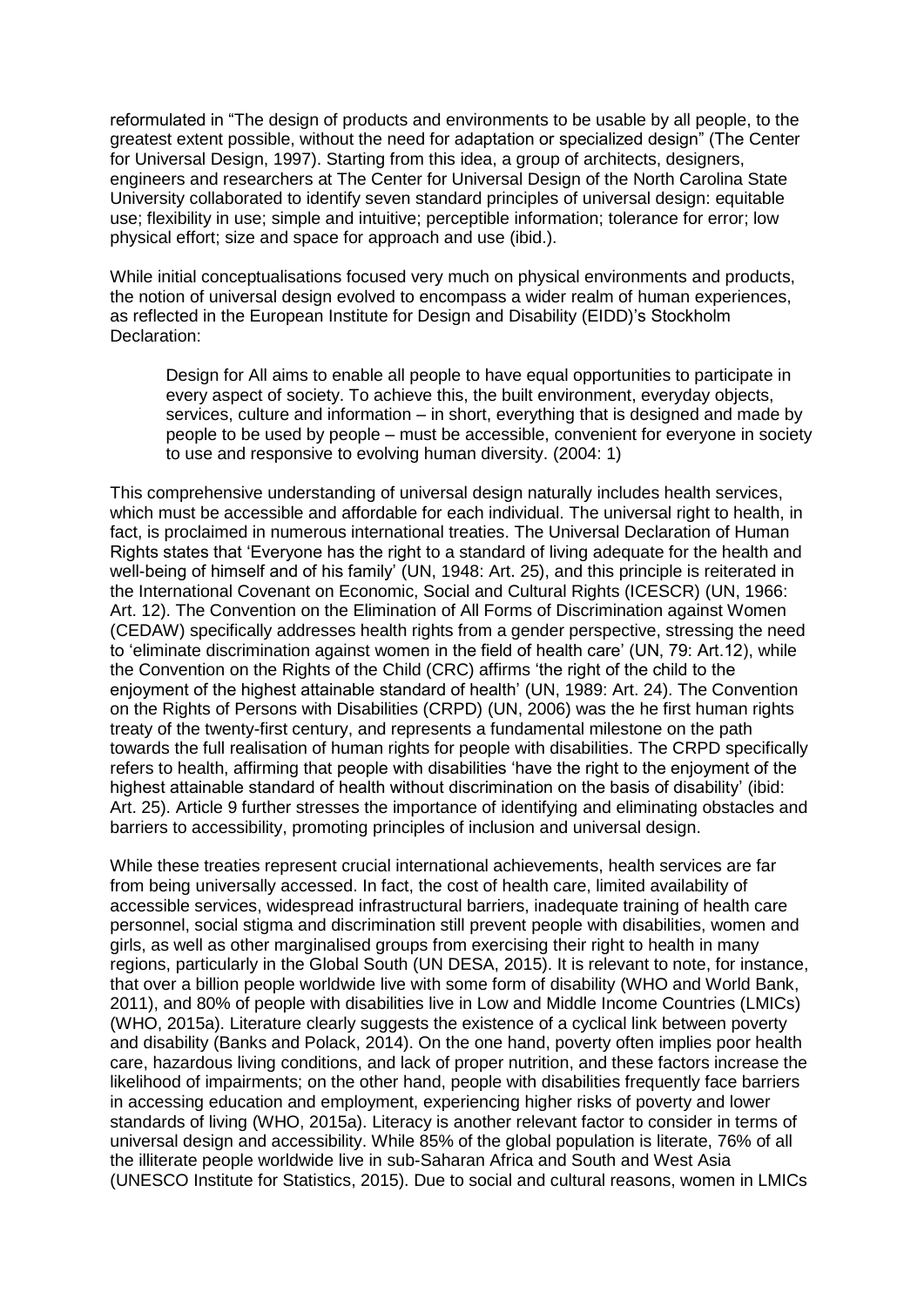present lower rates of literacy compared to men, and women and girls with disabilities face even more layers of discrimination compared to women without disabilities or men and boys with disabilities (Leonard Cheshire Disability, 2014).

In order to tackle these and other issues, in September 2015 the United Nations adopted the new global development framework *[Transforming our world: the 2030 Agenda for](https://sustainabledevelopment.un.org/post2015/transformingourworld)  [Sustainable Development](https://sustainabledevelopment.un.org/post2015/transformingourworld)* (UN, 2015). The 2030 Agenda is rooted on the principle of 'Leave No One Behind' and presents 17 [Sustainable Development Goals \(SDGs\)](https://sustainabledevelopment.un.org/sdgs), including *Goal 3: Good health and well-being*, which aims to achieving universal health coverage by 2030.

### **Sightsavers' approach to Inclusive Eye Health**

In line with the principles proclaimed by international treaties and Agenda 2030, Sightsavers is committed to reach the most marginalised individuals within each area of intervention. This commitment is enshrined in Sightsavers' social inclusion strategy, *Empowerment and inclusion, Strategic framework 2015* (Sightsavers, 2015), which defines the organisational approach to mainstreaming disability and gender throughout its programming and operations.

The first of seven key objectives defined by the strategy is to mainstream disability inclusion within health programmes. In fact, with 142 million treatments given for Neglected Tropical Diseases (NTD), such as trachoma and river blindness, and 334,000 eye operations performed in 2015, health programmes represent Sightsavers' largest portfolio and area of expertise (Sightsavers, 2016a), and present an opportunity to reach a larger number of people and deliver more inclusive and effective interventions. The pledge to leave no one behind, however, raises a fundamental question: how can health programmes in LMICs be designed so that they are universally accessible and reach the most marginalised individuals?

To answer this question, in January 2016 Sightsavers launched its first pilot initiative on Inclusive Eye Health (IEH). The project is currently being implemented as part of the Urban Eye Health Programme in Bhopal (India), in partnership with Sewa-Sadan Eye Hospital (SSEH) and the local development agency AARAMBH, and involves the tertiary eye hospital and six primary vision centres located within urban informal settlements. The IEH initiative follows a previous Disability Data Disaggregation (DDD) pilot project launched by Sightsavers in Bhopal in 2014 to understand how health services are accessed by people with disabilities living in poor urban areas. The DDD pilot used the Washington Group Short Set of Questions (WGSS) (United Nations Statistics Division, 2016), a questionnaire modelled on the International Classification of Functioning, Disability and Health (ICF) (WHO, 2015b). Over the course of 16 months, disaggregated data was collected from more than 24,000 patients, and results indicated that eye health services were not equitably accessed by people with disabilities in the hospital and vision centres (Sightsavers, 2016b). The DDD pilot provided a useful baseline for the IEH initiative, which was then launched to design a standard model of IEH based on principles of participation, comprehensive accessibility and universal design, and that could be replicated in all future programmes of the organisation.

Sightsavers' commitment to inclusive development is based on a system strengthening approach, which involves duty bearers and rights holders (United Nations Development Programme, 2016). In the context of IEH, Sightsavers aims to support duty bearers, such as the hospital and ultimately the government, in the provision of universally accessible services. At the same time, the organisation also aims to promote the right to health of each individual in the community, and in particular of those exposed to higher risks of vulnerability, such as people with disabilities and women.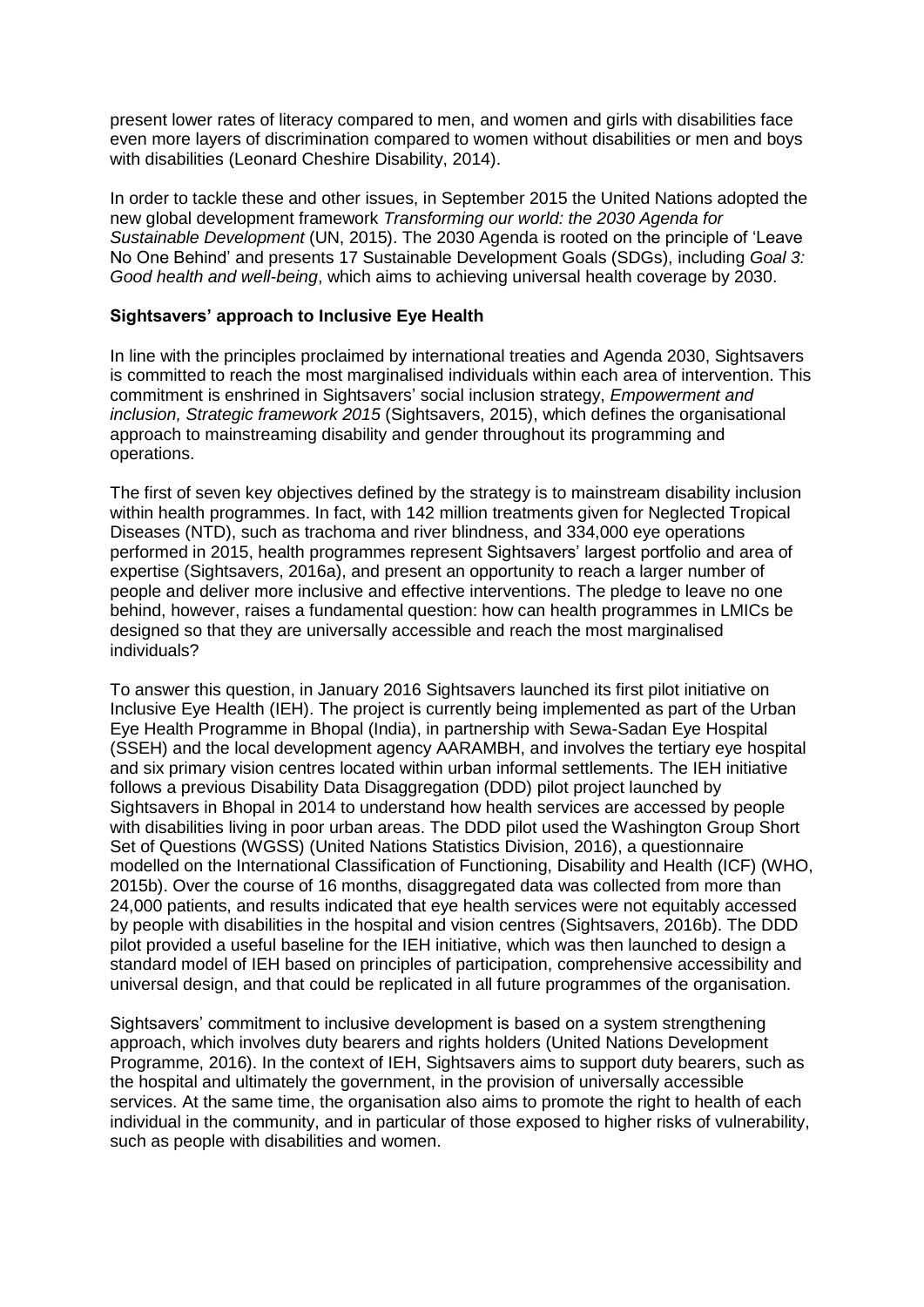The pilot initiative was designed with a participatory approach in mind, and a definition of IEH was elaborated involving Sightsavers' Indian and global staff, representatives of SSEH and AARAMBH, and people with disabilities belonging to Disabled People's Organisations (DPOs):

Eye health services are provided within a barrier free environment, are inclusive by design and are sustainable. (Sightsavers, 2016c)

Adopting a similar collaborative procedure, Sightsavers drafted a Theory of Change (TOC) to define the IEH theoretical model. TOCs are instruments used to map early and intermediate changes needed to reach a long-term goal, and to elaborate solutions to complex social problems (Anderson, 2012). The overarching goal of Sightsavers' IEH TOC is to ensure that sustainable, barrier-free and inclusive eye health services are accessed by all, including people with disabilities and women. This model is currently being tested in Bhopal, and will eventually inform all future eye health programmes of the organisation. The IEH TOC is built on principles of inclusion and universal design in the context of health care, and the following sections of this paper will summarise some of the key features of the IEH theoretical model.

### **Participation**

Along with universal accessibility, participation is a fundamental principle underpinning Sightsavers' IEH model. The historic motto of the Disability Movement, "Nothing about us without us", can easily apply to other social groups, and underlines the importance of involving the beneficiaries in any process or decision that may affect them. In the context of Sightsavers' IEH pilot initiative, this means involving at every stage of the project cycle women and men with and without disabilities, as well as children, people with HIV/AIDS, and other individuals living in urban informal settlements. This process is crucial to ensure that their voices are heard, but also represents a great opportunity to identify barriers at supply, demand, and policy levels. A number of important recommendations, for instance, were collected during Focus Group Discussions (FGDs) held with people with disabilities, individuals with HIV/AIDS, vulnerable women and members of different non-governmental organisations (NGOs) working in Bhopal. After being invited to identify key barriers preventing them from accessing health care in the district, most participants lamented lack of accessible infrastructures, unsympathetic health personnel, and persisting stigma in the community. These testimonies provided precious insights and informed the inclusion strategy of Sightsavers and its partners in the IEH initiative.

### **Governance and sustainability**

A cornerstone of Sightsavers' system strengthening approach is to seek sustainability of impact at local level by promoting ownership of the interventions with the implementing partners. In this respect, the IEH project benefits from strong collaborations consolidated through the DDD pilot, and both SSEH and AARAMBH demonstrated high level of commitment, enthusiasm and responsibility in making eye health services in Bhopal more accessible and inclusive. This is a crucial aspect for the long-term sustainability of the IEH initiative. In fact, while the main goal of the pilot is to develop an IEH model that could be replicated across different programmes of the organisation, it is fundamental to ensure that inclusive and accessible services will continue to be provided in Bhopal following the end of the project cycle. For this reason, regular sensitisation meetings are scheduled throughout the whole duration of the project, and Sightsavers and its partners are collaborating to elaborate cost-effective interventions and embed inclusion in the standard eye health budget and procedures.

#### **Infrastructure**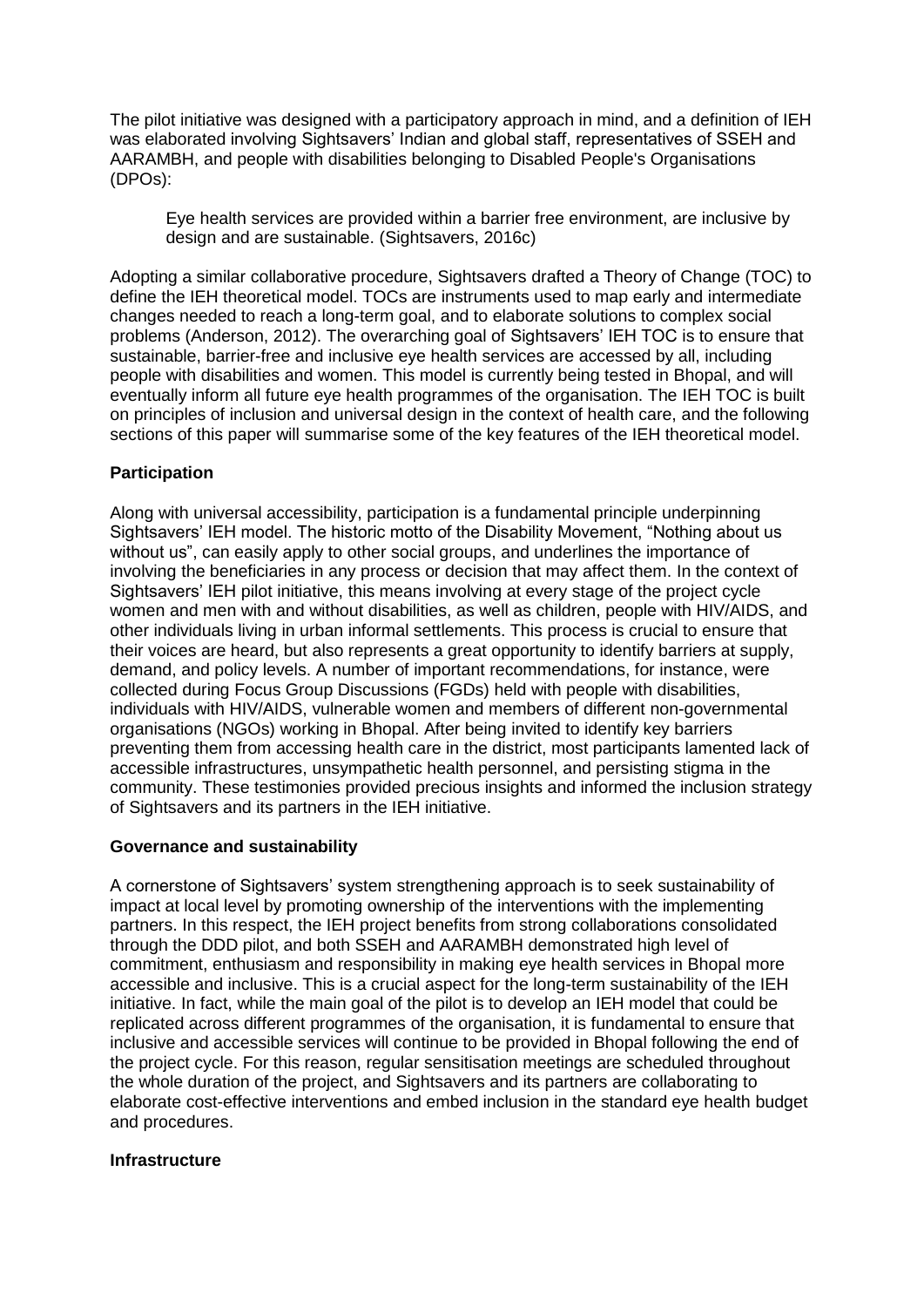In line with principles of universal design, and as highlighted in the FGDs held in Bhopal, the provision of comprehensive accessible infrastructure must be a key consideration in any health service. However, it is relatively rare to find universally accessible buildings in most LMICs. This was the case of SSEH and the six vision centres in Bhopal where Sightsavers is running the IEH pilot initiative.



Figure 1. The enquiry counter at CHC Kolar Road vision centre is not accessible, being at a height of 1120 mm, with a communication opening at 1550 mm.

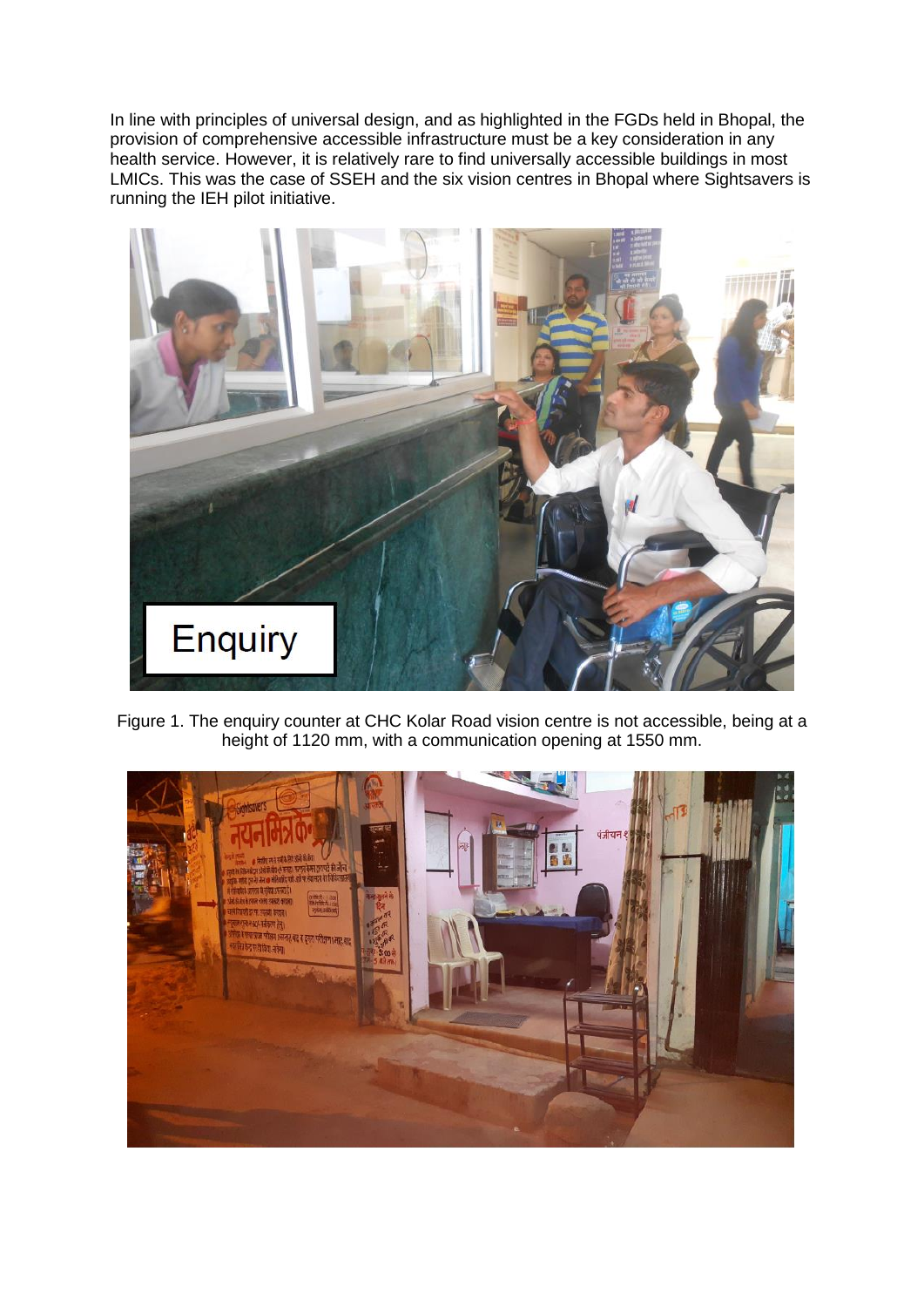Figure 2. At the entrance of the Chandbarh vision centre there are two steps with uneven risers, and no handrails and ramps are provided.

In order to tackle these issues, soon after the beginning of the project a certified Indian agency led by people with disabilities was hired to conduct accessibility audits in the hospital and the vision centres. The audits identified a number of key obstacles, such as lack of ramps, braille signage and tactile pavers, poor visual contrast in several rooms, and inaccessible toilets. Subsequently, following the submission of the audit reports, Sightsavers and its partners elaborated a plan to make the health facilities more accessible, and works are due to be completed by spring 2017.

#### **Human resources**

As emerged in the FGDs, one of the biggest barriers preventing people with disabilities, vulnerable women and other groups of people from accessing health care is often the attitude of health staff. For this reason, building capacity of health personnel on inclusion and accessibility is a key aspect of the IEH TOC. After the beginning of the pilot initiative, an initial training on gender and disability inclusion was organised for senior management and technical staff of the hospital and vision centres. Subsequently, several Indian organisations and people with different disabilities were consulted by Sightsavers to elaborate a training module for health care personnel through a participatory process. The training targets both health staff working in the facilities and Community Health Workers (CHWs) active in the community. The module focuses on general principles, such as inclusion and universal design; contextual elements, such as cultural issues and local legislations; and practical and context-specific recommendations for staff, such as how to interact with a deaf person.

### **Data disaggregation**

The collection and analysis of disaggregated data constitutes a key element of the IEH model, and it is crucial to survey the percentage of people with disabilities accessing eye care services compared to rest of the population, as well as to monitor the level of inclusivity and accessibility of the IEH interventions. Following the completion of the DDD pilot, the collection and analysis of data disaggregated by disability was therefore integrated in the IEH model. During the course of the DDD pilot, specially trained data collectors manually registered the answers to the WGSS on paper and transferred them to Microsoft Excel, while data analysis was conducted by data analysts at Sightsavers International. With the start of the IEH pilot, however, a transition strategy was devised to train eye health staff to collect DDD as part of their standard data collection procedures, to conduct data analysis at country office level, and to embed the whole procedure into an electronic Health Management Information Systems (eHMIS). Data disaggregated by sex, age and disability is now analysed on a monthly basis by local staff to assess the progress of the project and inform the inclusion strategy.

#### **Awareness and barriers mitigation**

Literature suggests that lack of accessible transportation and financial power are some of the recurrent issues influencing health seeking behaviours among urban and rural poor (WHO and World Bank, 2011). The IEH model suggests that, while these issues may be widespread in different regions, it is important to adopt participatory approaches to understand barriers and develop solutions which are relevant for the local context of intervention. Cultural and social barriers at community level often pose insurmountable obstacles preventing vulnerable groups of people from exercising their right to health, as highlighted by the participants of the FGDs. Women with disabilities or with HIV/AIDS living in LMICs, for instance, are exposed to multiple forms of stigma and discrimination, and are often segregated from the rest of their community (WHO & World Bank, 2011). In every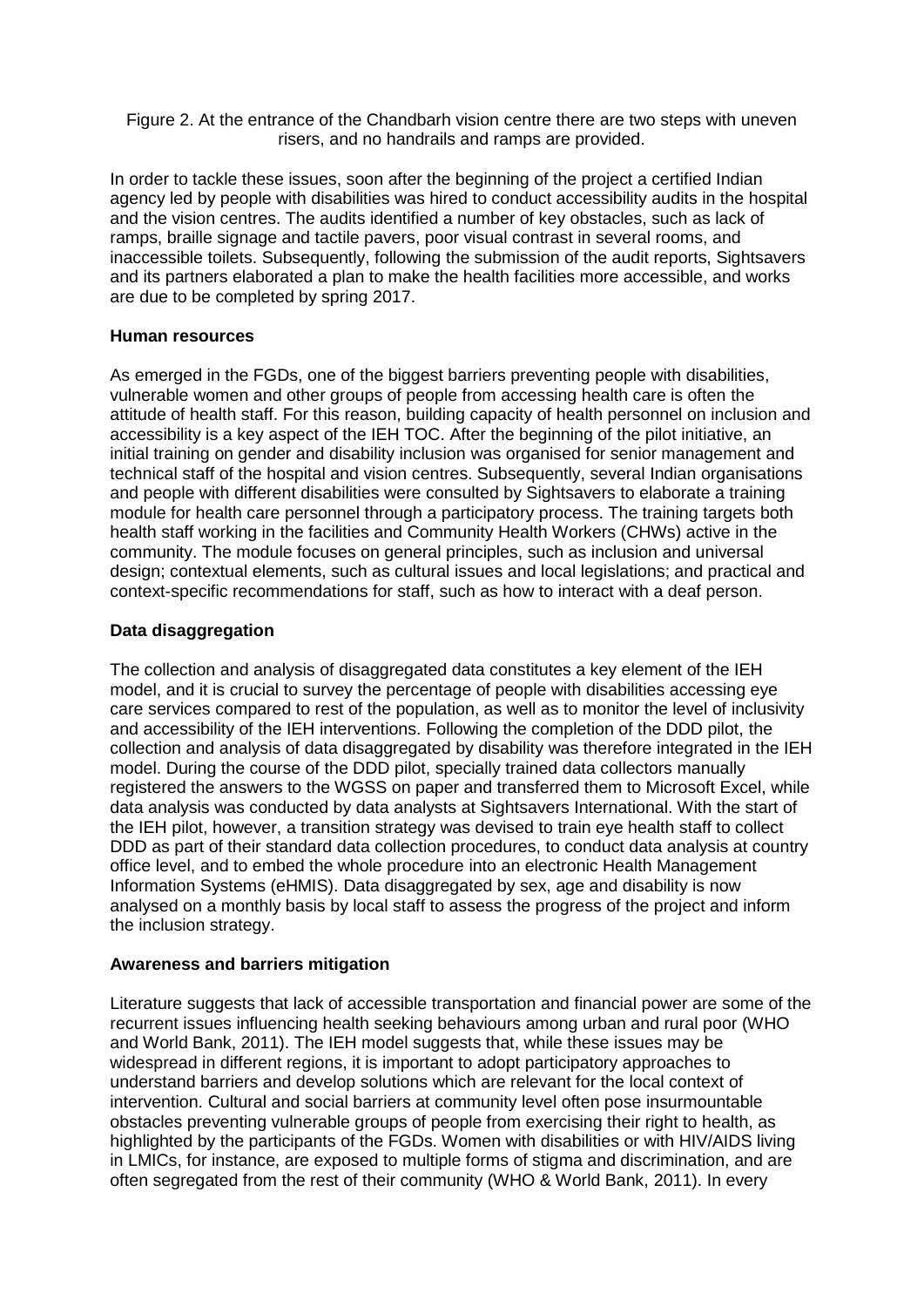health programme run by Sightsavers it is a standard procedure to conduct activities aimed at raising awareness at community level on the importance of eye care. However, the IEH model suggests that this may not be enough. On the one hand, in fact, it is crucial to ensure that these activities are inclusive, and in particular that Information Education and Communication (IEC) materials on eye health are accessible to people with various types of impairments, as well as to individuals who are illiterate. On the other hand, unless certain stereotypes and cultural barriers are addressed, some of the most marginalised groups in society will continue to be excluded from the health care system. For this reason, Sightsavers and its partners are committed to adopt a twin-track approach, by mainstreaming inclusion and accessibility in all awareness raising interventions, and by addressing stigma and discrimination at community level in partnership with local stakeholders by devising targeted interventions aimed at promoting the rights of the most marginalised. As a result of this commitment, a new communication strategy was developed through a specialised local agency to produce a variety of accessible communication channels and materials. Additionally, an awareness raising strategy was elaborated to foster community engagement and reduce stigma towards marginalised groups living in urban informal settlements, and implemented in collaboration with local stakeholders.

### **Policy and advocacy**

Advocacy is an intrinsic element of Sightsavers' programme planning. While the prime goal of the IEH pilot is to develop a model that will eventually be scaled up in all future Sightsavers' programmes, the IEH model also aims to support governments and other stakeholders in the provision of more inclusive health services. This is a key factor to ensure long-term sustainability of inclusion in health care in the regions where Sightsavers works.

India ratified the CRPD in October 2007 and the government recently launched the *Accessible India Campaign* (Department of Empowerment of Persons with Disabilities, 2016), aimed at achieving universal accessibility for people with disabilities. The Indian government further released programmatic documents such as the *Inclusiveness and Accessibility Index* (Department of Empowerment of Persons with Disabilities, 2015) and the *Harmonised Guidelines and Space Standards on Barrier Free Built Environment for Persons with Disability and Elderly Persons* (Ministry of Urban Development, 2016). In the context of the IEH pilot in Bhopal, therefore, it is a strategic priority for Sightsavers to cooperate with the government to support the provision of more inclusive health services. For this reason, three out of six of the vision centres involved in the project have been established within government facilities. This represents a unique opportunity to showcase simple and costeffect solutions based on principles of inclusion and universal design that could be replicated and scaled up by the government in the following years. An advocacy strategy was also developed to promote dialogue and collaboration with district, regional and national policy and decision-makers, and Sightsavers is working to support the government in carrying out accessibility audits and infrastructural interventions in public health facilities.

### **CONCLUSION**

Health is a fundamental human right, yet not all individuals have equitable access to health services. Widespread poverty, lack of accessible infrastructures, and stigma and discrimination are some of the key barriers preventing women and men with disabilities, as well as other marginalised groups from accessing health care in LMICs. Sightsavers is currently implementing an IEH pilot initiative in Bhopal (India), targeting some of the most vulnerable people living in urban informal settlements. The pilot initiative also serves as a test for a model that will eventually be used in all future Sightsavers' programmes, and made available to other health stakeholders, such as governments and local and international NGOs.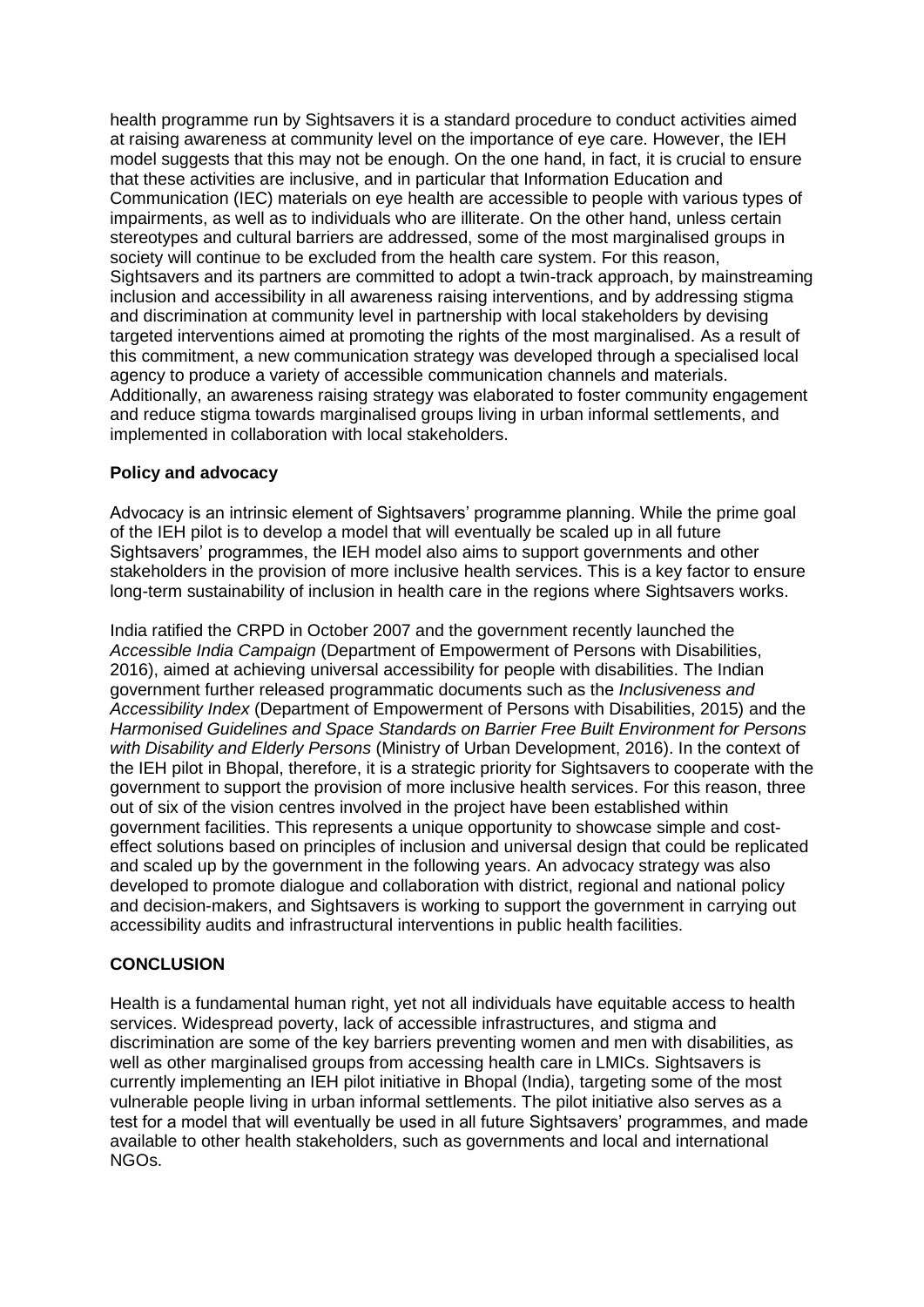Several interventions were carried out in the first ten months of the pilot initiative to embed principles of inclusion, participation and universal design within the existing eye health programme, and contributed to the development of an IEH theoretical model. Focusing on leadership and sustainability, accessible infrastructure, human resources, data disaggregation by sex, age and disability, awareness raising on eye health, gender mainstreaming and disability inclusion, and a systematic engagement with relevant policy and decision-makers, Sightsavers' IEH model ultimately aims to ensure the provision of inclusive services, to empower people with disabilities, women and other groups at risk of marginalisation to exercise their right to health, and to support governments and other stakeholders in the implementation of inclusive health policies.

## **REFERENCES**

Anderson, A. A., 2012. "The Community Builder's Approach to Theory of Change. A Practical Guide to Theory Development". New York: The Aspen Institute Roundtable on Community Change. Retrieved 13/06/2016, from: [http://www.dochas.ie/Shared/Files/4/TOC\\_fac\\_guide.pdf](http://www.dochas.ie/Shared/Files/4/TOC_fac_guide.pdf)

Banks, L.M., and Polack, S., 2014. "The Economic Costs of Exclusion and Gains of Inclusion of People with Disabilities: Evidence from Low and Middle Income Countries". International Centre for Evidence in Disability, London School of Hygiene & Tropical Medicine, London. Retrieved 27/07/2016, from: [http://disabilitycentre.lshtm.ac.uk/files/2014/07/Costs-of-](http://disabilitycentre.lshtm.ac.uk/files/2014/07/Costs-of-Exclusion-and-Gains-of-Inclusion-Report.pdf)[Exclusion-and-Gains-of-Inclusion-Report.pdf](http://disabilitycentre.lshtm.ac.uk/files/2014/07/Costs-of-Exclusion-and-Gains-of-Inclusion-Report.pdf)

Department of Empowerment of Persons with Disabilities, 2015. "Inclusiveness and Accessibility Index". Retrieved 16/06/2016, from: [http://disabilityaffairs.gov.in/upload/uploadfiles/files/Inlcusiveness%20and%20Accessibility%](http://disabilityaffairs.gov.in/upload/uploadfiles/files/Inlcusiveness%20and%20Accessibility%20Toolkit.pdf) [20Toolkit.pdf](http://disabilityaffairs.gov.in/upload/uploadfiles/files/Inlcusiveness%20and%20Accessibility%20Toolkit.pdf)

Department of Empowerment of Persons with Disabilities, 2016. "Accessible India Campaign". Retrieved 16/06/2016, from: [http://disabilityaffairs.gov.in/content/accessible\\_india.php](http://disabilityaffairs.gov.in/content/accessible_india.php)

European Institute for Design and Disability (EIDD), 2004. "The EIDD Stockholm Declaration". Stockholm, Sweden: European Institute for Design and Disability. Retrieved 01/08/2016, from: [http://dfaeurope.eu/wp-content/uploads/2014/05/stockholm](http://dfaeurope.eu/wp-content/uploads/2014/05/stockholm-declaration_english.pdf)[declaration\\_english.pdf](http://dfaeurope.eu/wp-content/uploads/2014/05/stockholm-declaration_english.pdf)

Leonard Cheshire Disability, 2014. "Realising the rights of women and girls with disabilities". Policy briefing. Retrieved 12/01/2016, from: [http://www.leonardcheshire.org/sites/default/files/Women\\_and\\_girls\\_with\\_disabilities\\_0.pdf](http://www.leonardcheshire.org/sites/default/files/Women_and_girls_with_disabilities_0.pdf)

Mace, R. 1985. "Universal design, barrier-free environments for everyone". Los Angeles: Designers West 33(1): 147–152.

Ministry of Urban Development, 2016. "Harmonised Guidelines and Space Standards on Barrier Free Built Environment for Persons with Disability and Elderly Persons". Retrieved 16/06/2016, from:

[http://disabilityaffairs.gov.in/upload/uploadfiles/files/Harmonised%20guidelinesd%20released](http://disabilityaffairs.gov.in/upload/uploadfiles/files/Harmonised%20guidelinesd%20released%20on%2023rd%20March%202016_compressed.pdf) [%20on%2023rd%20March%202016\\_compressed.pdf](http://disabilityaffairs.gov.in/upload/uploadfiles/files/Harmonised%20guidelinesd%20released%20on%2023rd%20March%202016_compressed.pdf)

Sightsavers, 2015. "Empowerment and inclusion, Strategic framework 2015". Retrieved 14/06/2016, from [http://www.sightsavers.org/wp](http://www.sightsavers.org/wp-content/uploads/2015/09/Strategic_Framework_2015_Final_Approved1.pdf)[content/uploads/2015/09/Strategic\\_Framework\\_2015\\_Final\\_Approved1.pdf](http://www.sightsavers.org/wp-content/uploads/2015/09/Strategic_Framework_2015_Final_Approved1.pdf)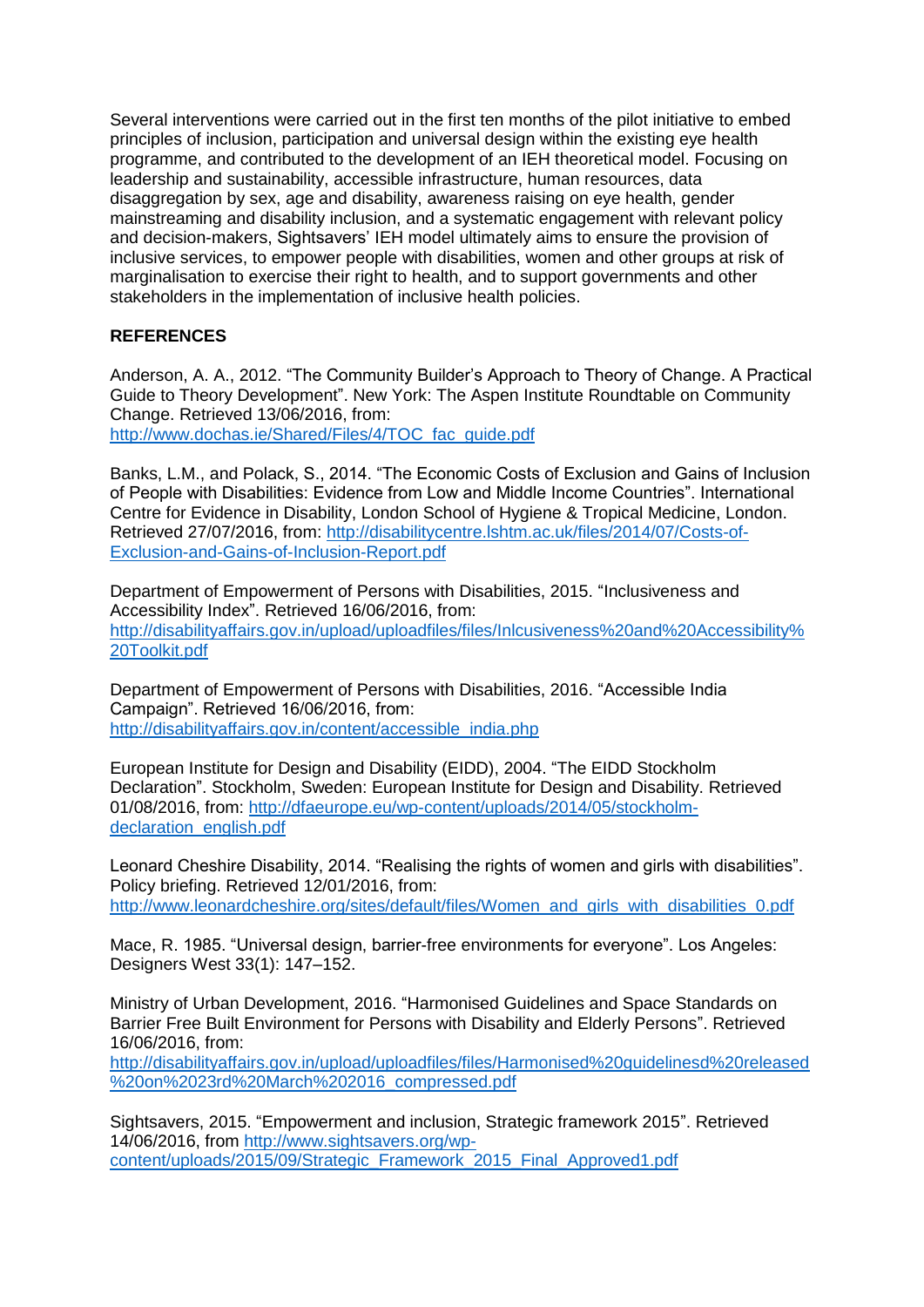Sightsavers, 2016a. "Annual Review 2015". Retrieved on 14/06/2016, from: [http://www.sightsavers.org/wp](http://www.sightsavers.org/wp-content/uploads/2016/07/Sightsavers_Annual_review_UK_2015.pdf)[content/uploads/2016/07/Sightsavers\\_Annual\\_review\\_UK\\_2015.pdf](http://www.sightsavers.org/wp-content/uploads/2016/07/Sightsavers_Annual_review_UK_2015.pdf)

Sightsavers, 2016b. "Disability Disaggregation in India and Tanzania - Final Evaluation Report". Sightsavers, 2016c. "Inclusive Eye Health". Retrieved 19/06/2016, from: <http://www.sightsavers.org/inclusive-eye-health>

The Center for Universal Design, 1997. "The Principles of Universal Design, Version 2.0". Raleigh, NC: North Carolina State University. Retrieved 01/08/2016, from: [https://www.ncsu.edu/ncsu/design/cud/about\\_ud/udprinciplestext.htm](https://www.ncsu.edu/ncsu/design/cud/about_ud/udprinciplestext.htm)

UNESCO Institute for Statistics, 2015. "Adult and Youth Literacy", UIS Fact Sheet, p. 4. Retrieved 13/06/2016, from: [http://www.uis.unesco.org/literacy/Documents/fs32-2015](http://www.uis.unesco.org/literacy/Documents/fs32-2015-literacy.pdf) [literacy.pdf](http://www.uis.unesco.org/literacy/Documents/fs32-2015-literacy.pdf)

United Nations Development Programme, 2016. "Inclusive Development". Retrieved 14/06/2016, from:

[http://www.undp.org/content/undp/en/home/ourwork/povertyreduction/focus\\_areas/focus\\_incl](http://www.undp.org/content/undp/en/home/ourwork/povertyreduction/focus_areas/focus_inclusive_development.html) [usive\\_development.html](http://www.undp.org/content/undp/en/home/ourwork/povertyreduction/focus_areas/focus_inclusive_development.html)

United Nations Statistics Division, 2016. "Washington Group On Disability Statistics". Retrieved 14/06/2016, from:<http://unstats.un.org/unsd/methods/citygroup/washington.htm>

United Nations, 1948. "Universal Declaration of Human Rights (UDHR)". Retrieved 13 June 2016, from:<http://www.un.org/en/universal-declaration-human-rights/>

United Nations, 1966. "International Covenant on Economic, Social and Cultural Rights (ICESCR)". Retrieved 13 June 2016, from: <http://www.ohchr.org/EN/ProfessionalInterest/Pages/CESCR.aspx>

United Nations, 1979. "Convention on the Elimination of All Forms of Discrimination against Women (CEDAW)". Retrieved 13 June 2016, from: <http://www.ohchr.org/Documents/ProfessionalInterest/cedaw.pdf>

United Nations, 1989. "Convention on the Rights of the Child (CRC)". Retrieved 13 June 2016, from:<http://www.ohchr.org/en/professionalinterest/pages/crc.aspx>

United Nations, 2006, "Convention on the Rights of Persons with Disabilities (CRPD)". Retrieved 13 June 2016, from:<http://www.un.org/disabilities/convention/conventionfull.shtml>

United Nations, 2015. "Transforming our world: the 2030 Agenda for Sustainable Development". Retrieved 13/06/2016, from: <https://sustainabledevelopment.un.org/post2015/transformingourworld>

United Nations, Department of Economic and Social Affairs, Population Division, 2015. "World Urbanization Prospects: The 2014 Revision". (ST/ESA/SER.A/366). Retrieved 3 June 2016, from:<https://esa.un.org/unpd/wup/Publications/Files/WUP2014-Report.pdf>

World Health Organization & World Bank, 2011. "World report on disability". Geneva, Switzerland: World Health Organization. Retrieved 20/05/2016, from: [http://www.who.int/disabilities/world\\_report/2011/report.pdf](http://www.who.int/disabilities/world_report/2011/report.pdf)